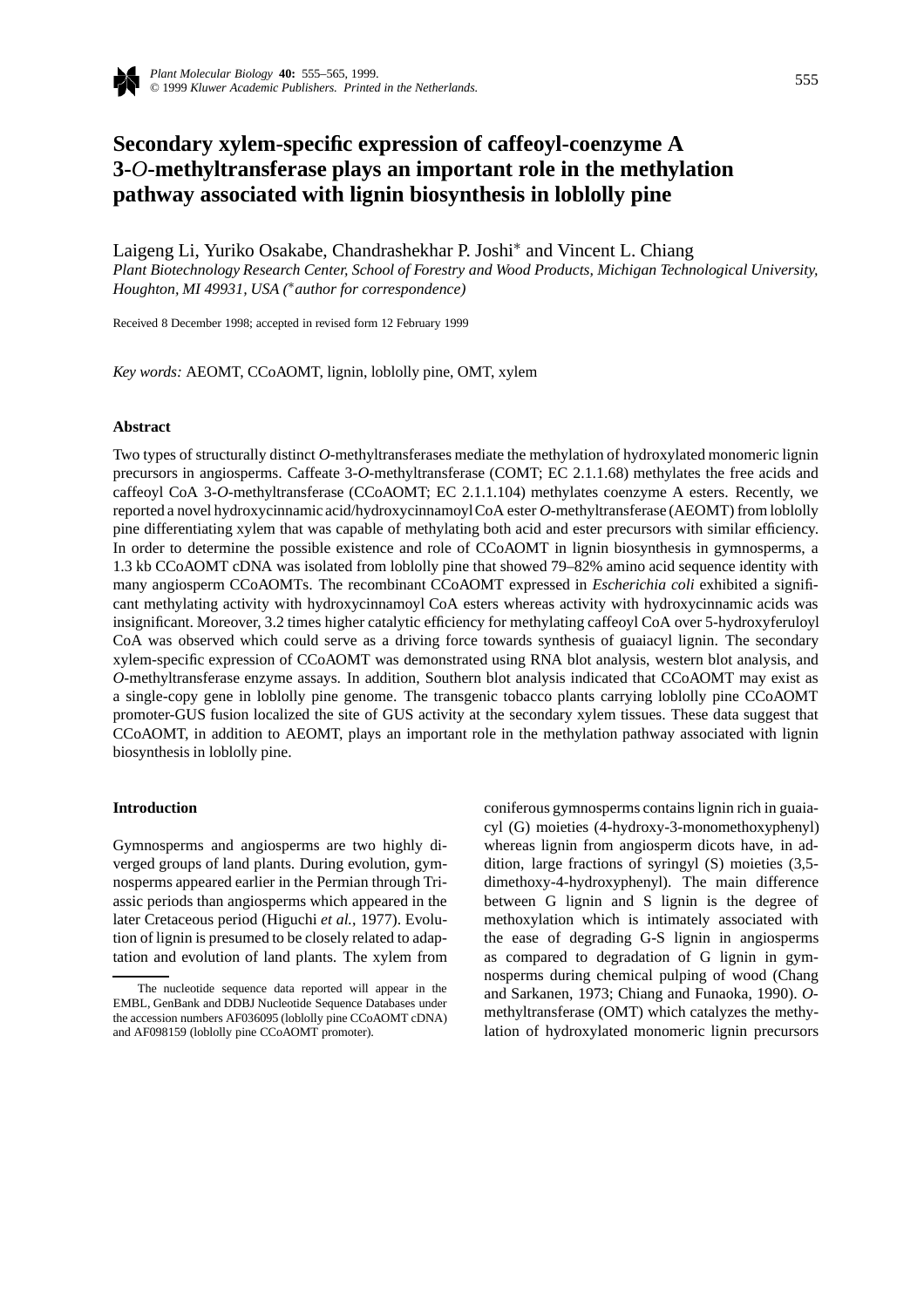(Figure 1), therefore, occupies a pivotal position in lignin biosynthesis pathway as well as in genetic engineering of conifer trees for better pulping efficiency (Bugos *et al.*, 1991; Whetten *et al.*, 1998).

In angiosperms, two structurally distinct OMTs orchestrate the methylation of two different types of lignin precursors (Figure 1). The enzyme, caffeate 3- *O*-methyltransferase (COMT, EC 2.1.1.68) methylates caffeic acid and 5-hydroxyferulic acid (Bugos *et al.*, 1991), whereas another OMT enzyme, caffeoyl-CoA 3-*O*-methyltransferase (CCoAOMT; EC 2.1.1.104) methylates caffeoyl-CoA and 5-hydroxyferuloyl CoA (Ye *et al.*, 1994) (Figure 1). Both COMT and CCoAOMT enzymes in angiosperms are bi-specific; however, substrate specificities of gymnosperm OMTs are much less explored. It was commonly believed until recently that gymnosperm COMTs are monospecific with a preference for only caffeic acid and were not efficient in utilizing 5-hydroxyferulicacid as a substrate (Shimada *et al.*, 1972; Kuroda *et al.*, 1975). It is also not known if CCoAOMT is involved in the process of methylating the lignin precursors in gymnosperms.

Although cDNAs or genes encoding COMTs and CCoAOMTs have been reported from many angiosperm species, no OMT-like cDNA sequence was reported from any gymnosperm species until recently. We described the cloning and characterization of a novel hydroxycinnamic acid/hydroxycinnamoyl CoA ester *O*-methyltransferase (AEOMT) cDNA from loblolly pine xylem (Li *et al.*, 1997). Recombinant AEOMT was capable of methylating both acid and ester precursors with similar efficiency. Thus gymnosperm AEOMT was proposed to perform dual functions of two structurally dissimilar angiosperm enzymes, COMT and CCoAOMT. However, in extracts of loblolly pine secondary xylem, hydroxycinnamoyl CoA esters were methylated more efficiently than their corresponding hydroxycinnamic acids (Li *et al.*, 1997). This difference in activity between recombinant AEOMT and crude enzyme system from loblolly pine xylem in utilizing hydroxycinnamoyl CoA esters and hydroxycinnamic acids led us to investigate the possible existence of CCoAOMT in loblolly pine xylem.

Here, we present the results of cloning and characterization of a CCoAOMT cDNA from loblolly pine differentiating xylem. The CCoAOMT transcripts and proteins are mainly expressed in developing secondary xylem tissues of loblolly pine. The recombinant CCoAOMT preferentially methylated hydroxycinnamoyl CoA esters above hydroxycinnamoyl acids and caffeoyl CoA was methylated 3.2 times more efficiently than 5-hydroxyferuloyl CoA. Loblolly pine CCoAOMT promoter-GUS fusion localized the site of GUS activity at the secondary xylem in transgenic tobacco plants. These data suggest that CCoAOMT, in addition to AEOMT, may play an important role in the methylation of the lignin precursors in differentiating secondary xylem from loblolly pine.

## **Materials and methods**

#### *Plant material*

The loblolly pine seeds germinated for one month in the greenhouse. Pine seedlings of 10 cm height were harvested and roots, needles and stems were collected separately for molecular and biochemical analysis. Differentiating secondary xylem tissue was collected from vegetatively propagated 3-year old loblolly pine tree (genotype 1932 grown in the Forest Experimental Station of International Paper, Bainbridge, GA) and all tissue samples were stored immediately in liquid nitrogen until use.

## *cDNA cloning of loblolly pine CCoAOMT*

Total RNA isolated from secondary xylem of loblolly pine was used for first-strand cDNA synthesis by Superscript II reverse transcriptase (Gibco). This pool of cDNAs and a pair of conserved CCoAOMT primers were used for amplification of loblolly pine CCoAOMT fragment by PCR. Many pairs of degenerate primers were designed on the basis of conserved cDNA sequences of angiosperm CCoAOMTs. Two degenerate primers (5'-ATYGGTGTYTACACYGG-3', sense primer; 5'-CCATCACCRACMGSAAGG-3', antisense primer) amplified a cDNA fragment of about 430 bp which was cloned into pCR2.1 vector (Invitrogen), sequenced and confirmed to be a CCoAOMT cDNA fragment. This 430 bp PCR product was used as a probe to screen the loblolly pine differentiating xylem cDNA library (Zhang and Chiang, 1997). Six positive phage plaques were identified in the primary screening of about 12 000 plaques. A cDNA clone of about 1.3 kb was isolated through two more rounds of screening. This cDNA clone was sequenced and the DNA/Protein sequence analysis was performed using the GCG software package Version 9.0.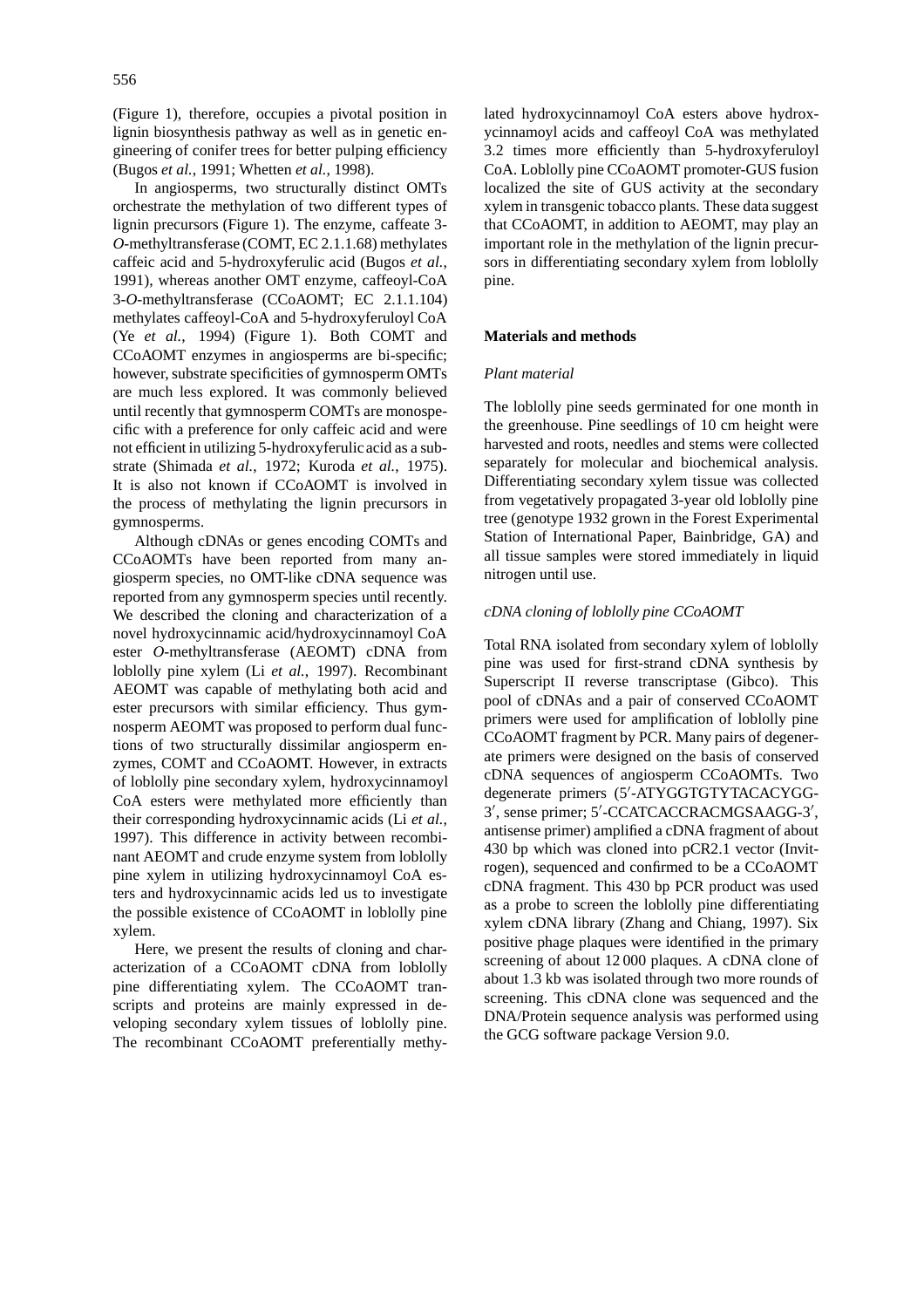

*Figure 1.* The general lignin biosynthesis pathway. Question mark indicates unconfirmed step. Phe, phenylalanine; COMT, caffeate 3-*O*-methyltransferase; CCoAOMT, caffeoyl-CoA 3-*O*-methyltransferase; AEOMT, hydroxycinnamic acid/hydroxycinnamoyl-CoA ester OMT; F5H, ferulate 5-hydroxylase; 4CL, *p*-coumarate-CoA ligase. Unfilled arrow indicates multiple steps leading to end products.

# *Expression of recombinant CCoAOMT in* Escherichia coli

PCR was employed to introduce a *SphI* site at the 5<sup>'</sup> end and a *HindIII* site at the 3<sup>'</sup> end of the coding region of loblolly pine CCoAOMT and the PCR product was cloned into pQE-32 vector with a His-tag at the N-terminal (Qiagen). This construct was transferred into *E. coli* M15-[pREP4] strain. The control M15- [pREP4] cell strain contained only pQE-32 vector without insert. The growth and induction of bacterial cells were optimized according to the manufacturer's instructions. The recombinant CCoAOMT proteins were purified using a His•Bind Resin (Novagen) as described by Li *et al*. (1997). Polyclonal antibodies against the purified recombinant pine CCoAOMT protein were raised in rabbits by Alpha Diagnostic International (San Antonio, TX). Protein concentrations were determined by using BioRad Protein Assay and BSA as a standard. SDS/PAGE and western blot analysis were performed as described (Li *et al.*, 1997).

#### *Biochemical and molecular analysis*

The crude proteins were extracted from seedling roots, needles, stems and secondary xylem tissues as well as bacterial cells expressing loblolly pine CCoAOMT according to Li *et al.* (1997) and used for COMT enzyme assays with caffeic acid and 5-hydroxyferulic acid (Bugos *et al.*, 1991) and CCoAOMT enzyme assays using caffeoyl-CoA and 5-hydroxyferuloyl-CoA (Li *et al.*, 1997). Genomic DNA and total RNA were isolated from loblolly pine tissues and Southern and northern blot analyses were performed with CCoAOMT cDNA by the procedures described by Zhang and Chiang (1997).

# *Isolation of pine CCoAOMT promoter region and transfer of promoter-GUS fusion to tobacco*

Five loblolly pine Genome Walker libraries were constructed using Universal GenomeWalker Kit (Clontech). An antisense primer (5'-CTTACACTCCGCTG-CAGCAACACTTGT-3<sup>'</sup>) complimentary to 85-102 (from the  $5'$  end) of the pine CCoAOMT cDNA sequence (Figure 2) was synthesized and used to PCRbased amplification of  $5'$  regulatory sequences. After secondary PCR walking, about 1.2 kb fragment was cloned in pCR2.1 vector. The genomic DNA insert was sequenced from both ends using an ABI310 Genetic Analyzer (Perkin Elmer). The sequence analysis indicated that this sequence extends upstream of the cDNA clone. To examine the regulatory activity of CCoAOMT promoter, 829 bp promoter fragment was cloned into the pBI101 vector (Clontech) between *Hin*dIII and *Bam*HI restriction sites. PCR was employed to introduce *HindIII* site at the 5<sup>'</sup> end and *Bam*HI at the 3<sup>'</sup> end of the CCoAOMT promoter. The PCR product was sequenced and confirmed to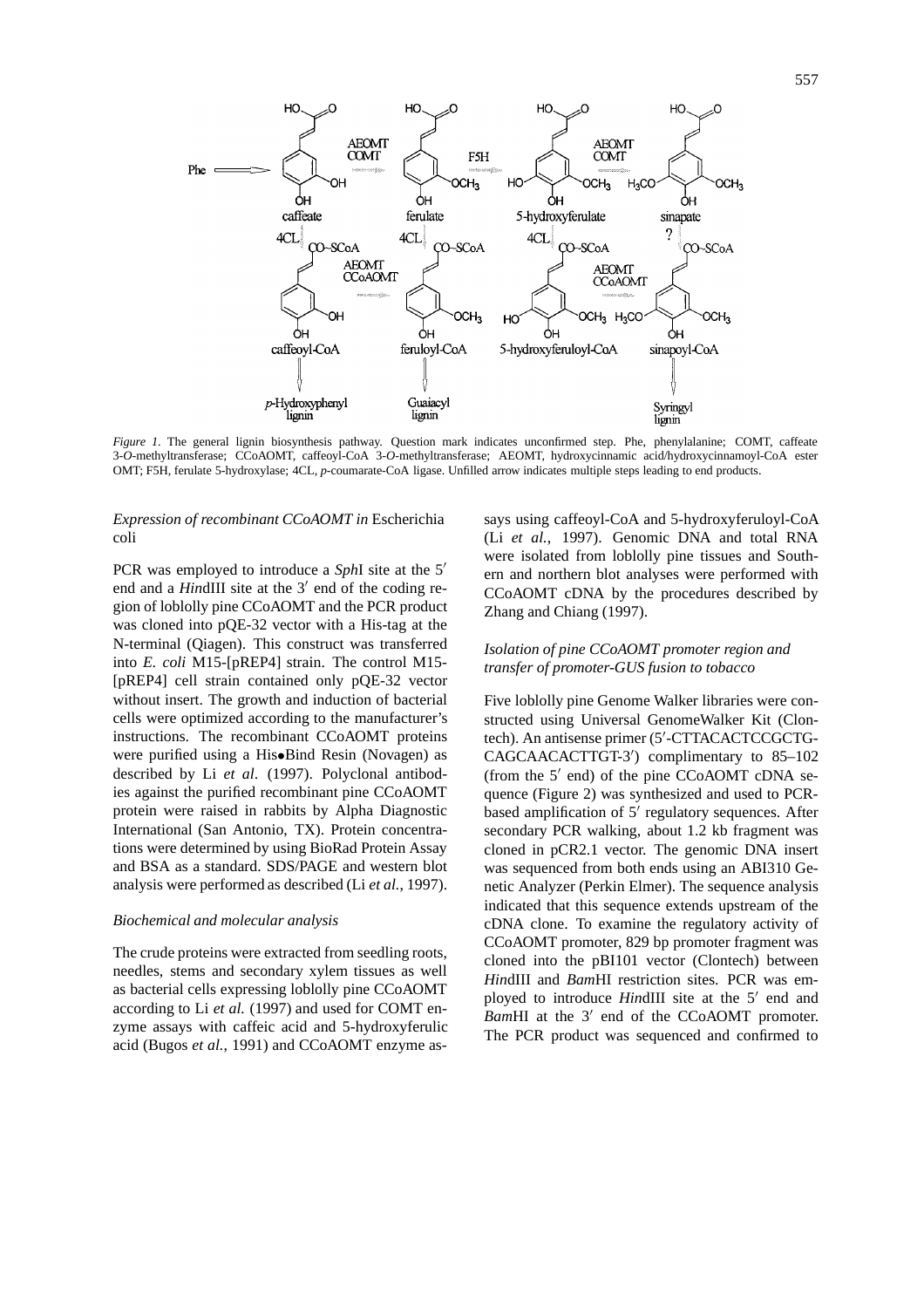| 1    | tcggcattttctttttgaggcaacctacattcattgaatcccaggatttcttcttgtcca                                                                                                                                 | 60   |
|------|----------------------------------------------------------------------------------------------------------------------------------------------------------------------------------------------|------|
| 61   | aacaggtttaacgaaatggcaagcacaagtgttgctgcagcagaggtgaaggctcagaca<br>М<br>А<br>s<br>т<br>s<br>V<br>Α<br>E<br>V<br>A<br>A<br>к<br>Ά<br>O<br>ጥ                                                      | 120  |
| 121  | acccaagcagaggagccggttaaggttgtccgccatcaagaagtgggacacaaaagtctc<br>ጥ<br>Α<br>E<br>E<br>P<br>V<br>К<br>V<br>$\, {\bf R}$<br>н<br>E<br>Q<br>V<br>Q<br>V<br>G<br>н<br>к<br>s                       | 180  |
| 181  | ttgcagagcgatgccctctatcagtatatattggaaacgagtgtgtaccctcgagagcct<br>O<br>S<br>D<br>А<br>L<br>Υ<br>$\mathsf{Q}$<br>Υ<br>I<br>L<br>Е<br>т<br>S<br>V Y<br>P<br>$\mathbb R$<br>E<br>L<br>P           | 240  |
| 241  | gagccaatgaaggagctcccgagagtgactgccaagcatccctggaacctcatgactact<br>P<br>М<br>К<br>Е<br>L<br>P R V T<br>K<br>А<br>Н<br>Ρ<br>W N<br>L<br>М<br>т                                                   | 300  |
| 301  | tctgccgatgagggtcaatttctgggcctcctgctgaagctcattaacgccaagaacacc<br>А<br>D<br>Е<br>G<br>Q<br>$F$ $L$ $G$<br>$L$ $L$ $L$<br>$\mathbf{K}$<br>I.<br>L<br>N<br>A<br>K<br>N<br>T                      | 360  |
| 361  | atggagattggggtgtacactggttactcgcttctcagcacagcccttgcattgcccgat<br>E<br>I<br>G<br>Υ<br>G<br>Y<br>s<br>$\mathbf S$<br>V.<br>T<br>L.<br>L<br>т<br>Α<br>г<br>Α<br>г<br>P                           | 420  |
| 421  | gatggaaagattetageeatggacateaacagagagaactatgatateggattgeetatt<br>К<br>I<br>г<br>м<br>I<br>G<br>Α<br>D<br>Ν<br>R<br>Е<br>Ν<br>Υ<br>D<br>I<br>G<br>L<br>P                                       | 480  |
| 481  | attgagaaagcaggagttgcccacaagattgacttcagagagggccctgctctgccagtt<br>T.<br>Е<br>K<br>G<br>V<br>н<br>K<br>$\mathbf F$<br>$\mathbb R$<br>Α<br>Α<br>I<br>D<br>E<br>G.<br>P<br>Α<br>г<br>P<br>v       | 540  |
| 541  | ctggacgaactgcttaagaatgaggacatgcatggatcgttcgactttgtgttcgtggat<br>Т,<br>D<br>Е<br>г<br>г<br>к<br>N E<br>D<br>М<br>$_{\rm H}$<br>$\mathbf{G}$<br>S<br>F<br>D<br>F<br>V<br>$\mathbf F$<br>V<br>D | 600  |
| 601  | R<br>D<br>K<br>D<br>N<br>Υ<br>г<br>N<br>Υ<br>Н<br>К<br>R<br>I<br>Ŀ<br>D<br>г<br>v<br>к<br>v                                                                                                  | 660  |
|      | Domain I                                                                                                                                                                                     |      |
| 661  | ggtctgattgcatatgacaacaccctgtggaacggatctgtggtggctccacccgatgct<br>L<br>I<br>A<br>Y<br>D<br>N<br>Т<br>г<br>W<br>N<br>G<br>S<br>V<br>V<br>P<br>Α<br>P<br>D                                       | 720  |
| 721  | Domain II<br>cccctgaggaaatatgtgagatattacagagatttcgtgatggagctaaacaaggccctt<br>Y<br>Y Y<br>R D<br>L<br>R<br>к<br>v<br>$\mathbb{R}$<br>F<br>V<br>M<br>E<br>- L<br>N<br>К<br>Α                   | 780  |
| 781  | getgtegateeeegeattgagateageeaaateeeagtgetggaeggegteaeeetttge<br>v<br>D<br>P<br>$_{\rm R}$<br>I<br>E<br>I<br>S<br>$\mathsf{Q}$<br>I<br>P<br>V<br>г<br>D<br>G<br>v<br>т<br>c                   | 840  |
|      | Domain III                                                                                                                                                                                   |      |
| 841  | aggcgtgtctattgaaaacaatcctgtttctgctcgtctattgcaagcataaaggctctc<br>R<br>R V Y                                                                                                                   | 900  |
| 901  | tgattataaggagaacgctataatatatggggttgaagccatttgttttgtttagtgtat                                                                                                                                 | 960  |
| 961  | tgataataaagtagtacagcatatgcaaagtttgtatcagagtgttgattatgttttctt                                                                                                                                 | 1020 |
| 1021 | cgccatttcgatttgggggcatcgaattttgtcctctgtatttggaaaactcgaatttac                                                                                                                                 | 1080 |
| 1081 | cagagaaaaacttcacgaatttctacagattttaagttggtaaatatgtttttgaattgt                                                                                                                                 | 1140 |
| 1141 | tatagtagcaaaattgttttgctaaaattgcacattgaaaataacatgaggttttcgcag                                                                                                                                 | 1200 |
| 1201 | tttctgaatcaaaaaaaaaaaaaaaaaaaaaa<br>1232                                                                                                                                                     |      |

*Figure 2.* Nucleotide sequence and deduced amino acid sequence of loblolly pine CCoAOMT cDNA. The putative polyadenylation signal is indicated in bold. The suggested SAM binding domains I, II, and III (Joshi and Chiang, 1988; Li *et al.*, 1997) are indicated by arrows. The highly divergent region from angiosperm CCoAOMTs at the N-terminal is bold-underlined.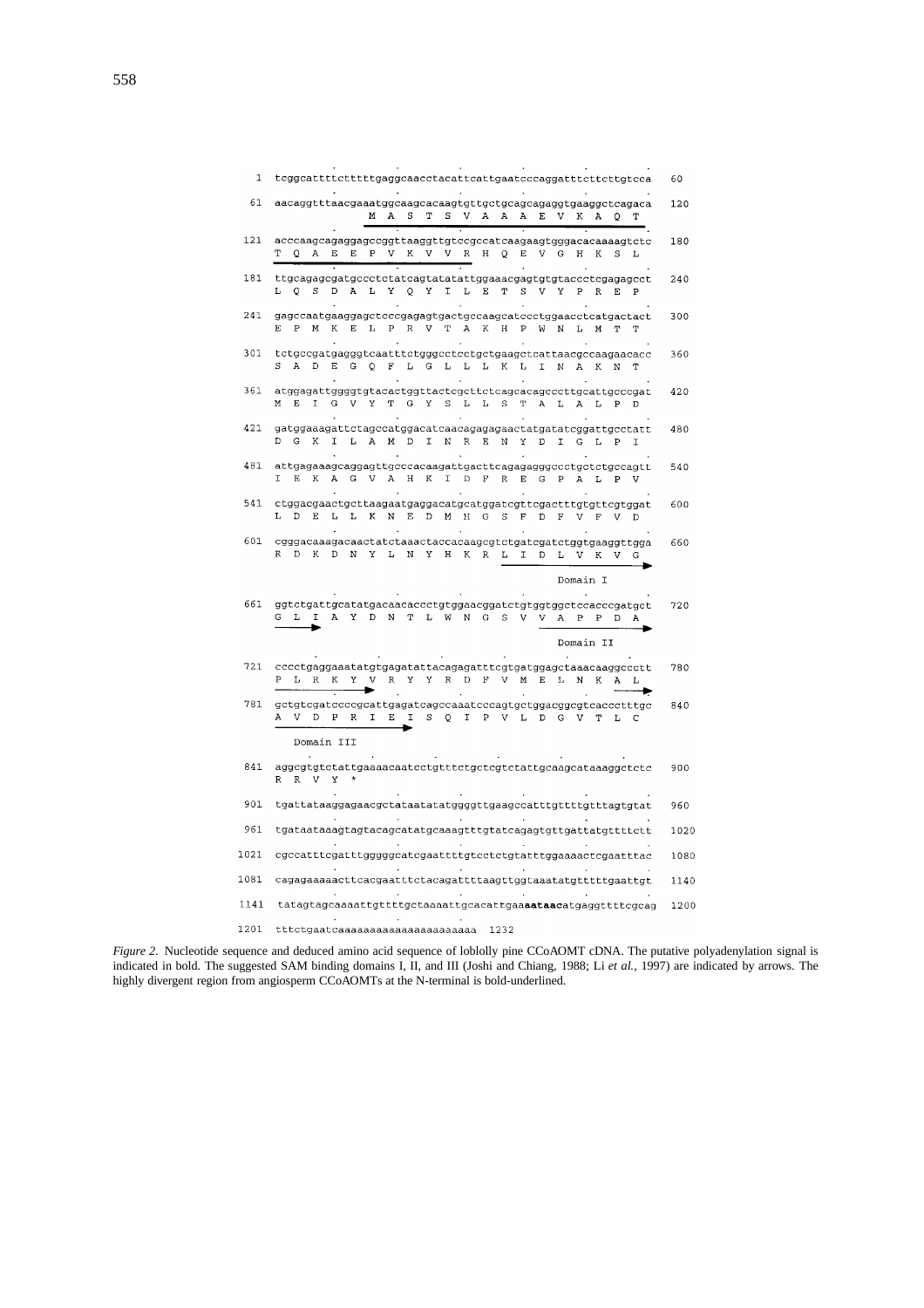be identical to the genomic sequence. The plasmid DNA was introduced into *Agrobacterium* strain C58. The promoter-GUS fusion was transferred into *Nicotiana tabacum* leaf disks under selection of kanamycin according to the transformation protocol used in our laboratory (Horsch *et al.*, 1988). Tissue extracts and fluorometric measurements of GUS activity were conducted as described by Jefferson *et al.* (1987). For histochemical staining, hand sections of tobacco stems were incubated in 1 mM X-Gluc (5-bromo-4-choro-3-indole-D-glucuronic acid) as described by Jefferson *et al.* (1987).

#### **Results and discussion**

# *Isolation and characterization of pine CCoAOMT cDNA*

To date, a large number of highly conserved CCoAOMT cDNAs have been isolated from angiosperm species but there is no report from any gymnosperm species (Joshi and Chiang, 1998). Our initial attempts to clone CCoAOMT cDNA using PCR and reverse transcriptase PCR strategies were unsuccessful (Li *et al.*, 1997). Moreover, no hybridization signal was detected in loblolly pine genomic DNA Southern blot and xylem RNA northern blot when probed with *Stellaria* CCoAOMT cDNA as a representative angiosperm cDNA. This led us to believe that if there is a CCoAOMT in loblolly pine, its cDNA sequence must be diverged from *Stellaria* CCoAOMT cDNA. By carefully designing several new sets of conserved primers on the basis of available CCoAOMT sequences and performing RT-PCR-mediated amplifications using total RNA from loblolly pine xylem as a template, we succeeded in amplification of a cognate CCoAOMT cDNA fragment. The amplified 430 bp cDNA fragment showed 75–80% identity with the corresponding region from angiosperm CCoAOMT cDNAs. Using this cDNA fragment as a probe, we screened the loblolly pine developing xylem cDNA library, and an about 1.3 kb cDNA clone was isolated. DNA sequence analysis indicated that this loblolly pine CCoAOMT cDNA is 1232 bp long with an open reading frame of 777 bp (Figure 2) that encodes a protein of 259 amino acid residues with a calculated molecular weight  $(M_r)$  of 29 145. The coding region is flanked at the  $5'$  and  $3'$  end by 75 bp and 377 bp of noncoding regions, respectively. The flanking sequences upstream of the first ATG codon match with our recent suggestions for plant-specific ATG context (Joshi



*Figure 3.* Southern blot hybridization of loblolly pine CCoAOMT gene. Total genomic DNA (50 *µ*g/lane) was digested with *Bam*HI (B), *Hin*dIII (H) and *Sac*I (S). The blot was hybridized with <sup>32</sup>P-labeled pine CCoAOMT cDNA probe. The molecular size is shown on the left in kb.

*et al.*, 1997) and a putative polyadenylation signal is present 33 bp upstream from the polyadenylation site as observed in many plant genes (Joshi, 1987a).

To determine the copy number of CCoAOMT gene, Southern blot analysis was performed. Genomic DNA was digested with restriction enzymes, *Bam*HI, *Hin*dIII and *Sac*I individually. None of these restriction enzymes cut the pine CCoAOMT cDNA. The blot was probed with full-length pine CCoAOMT cDNA under high-stringency conditions. As shown in Figure 3, only one band was detected in *Hin*dIII and *Sac*I digestions. These results suggest that CCoAOMT may exist as a single-copy gene in the loblolly pine genome. One band along with another highmolecular-weight band was detected in *Bam*HI digestion indicating that there may be a *Bam*HI restriction site in the non-coding region of CCoAOMT gene in the loblolly pine genome (1C = ca. 21–22 pg; Wakamiya *et al.*, 1993).

In order to examine the expression patterns of loblolly pine CCoAOMT in the intact plants, various loblolly pine plant organs/tissues such as needles, roots, and stems from seedlings and differentiating secondary xylem from mature trees were collected. Total RNAs isolated from these tissues were blotted onto a nylon membrane and probed with a  $^{32}P$ labeled full-length pine CCoAOMT cDNA (Figure 4). A strong hybridization signal was detected in differentiating secondary xylem and a weak signal was observed in seedling stems. No hybridization signal was detected in needles and roots from seedlings (Figure 4). These results indicate that loblolly pine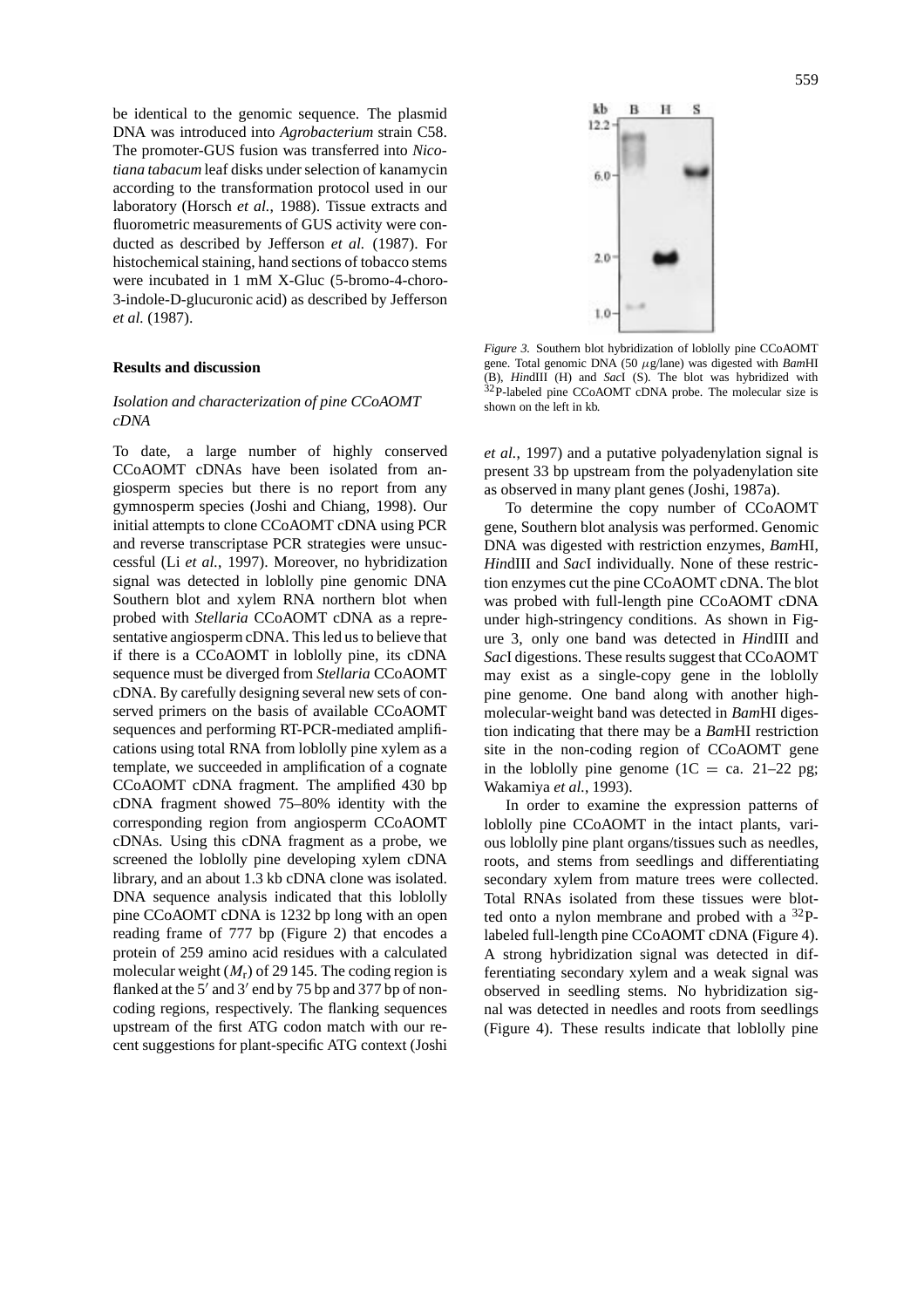

*Figure 4.* Northern blot analysis of pine CCoAOMT. Total RNAs ( $25 \mu g$ ) from seedling needles (lane 1), seedling roots (lane 2), seedling stems (lane 3) and differentiating xylem (lane 4) were fractionated by gel electrophoresis, and blotted onto a nylon membrane. The equal loading of RNA amounts was judged by ethidium<br>bromide staining. The blot was hybridized to <sup>32</sup>P-labeled pine CCoAOMT cDNA. The molecular size is shown in kb on the left.

CCoAOMT gene is expressed in the secondary xylem tissue of mature trees with a weak expression in seedling stems that contain primary xylem as the lignifying tissue. However, other tissues from mature trees should be examined in the future to substantiate this conclusion.

## *DNA and amino acid sequence analysis of CCoAOMT from loblolly pine*

The nucleotide and amino acid sequences of most of the angiosperm CCoAOMTs are highly conserved (Table 1). The deduced loblolly pine CCoAOMT shares 79–82% identity with many CCoAOMT sequences available in the GenBank except two sequences from *Stellaria* and *Arabidopsis* where identity is only 51– 52% (Table 1). Earlier, we did not detect the hybridization signal in the loblolly pine genomic DNA when using *Stellaria* CCoAOMT as a probe (Li *et al.*, 1997). That observation also indicated that *Stellaria* and loblolly pine CCoAOMT cDNAs are likely to be structurally different. The three domains, proposed to be involved in the SAM-binding of OMTs, as well as other CCoAOMT-specific sequence motifs (Joshi and Chiang, 1998; Li *et al.*, 1997) are also found and located at the respective regions in loblolly pine CCoAOMT. Domain I (LIDLVKVG-GLI), domain II (VAPPDAPLRKYV) and domain III (ALAVDPRIEI) were at amino acid residues 188–198, 210–221 and 234–243, respectively (Figure 2). A distinct dissimilarity of N-terminal sequence (26 amino acid residues) was also observed between loblolly pine CCoAOMT and many angiosperm CCoAOMTs. Similar to loblolly pine AEOMT (Li *et al.*, 1997), such structural difference may be related to some

*Table 1.* Comparison of loblolly pine CCoAOMT cDNA with angiosperm CCoAOMTs.

|    |       |     |       |    | 1 2 3 4 5 6 7 8 9 10 11 12       |    |       |    |                   |       |       |     |
|----|-------|-----|-------|----|----------------------------------|----|-------|----|-------------------|-------|-------|-----|
|    |       |     |       |    | 82 80 82 79 82 80 81 81 79 51 52 |    |       |    |                   |       |       |     |
|    | 2 67  |     | 83    |    | 84 83                            |    |       |    | 85 83 84 85 83 51 |       |       | 53  |
| 3  | 64    | 69  |       | 83 | 88                               | 86 | 85    |    | 85 88             |       | 86 53 | 53  |
| 4  | 62    |     | 69 71 |    | 87                               |    | 86 84 | 85 | 86                |       | 86 52 | 53  |
| 5. | 63    | 69  |       |    | 73 69                            |    | 90 90 |    | 88 92             | 89 54 |       | 53  |
| 6. | 66    |     |       |    | 70 70 71 69                      |    | 97    | 97 | 91                |       | 87 54 | .53 |
| 7  | 66    |     |       |    | 70 71 71 70 92                   |    |       | 97 | 91                |       | 85 53 | .51 |
| 8  | 64    |     |       |    | 71 70 73 70 90 93                |    |       |    | 90                |       | 86 53 | .52 |
| 9  | 66    | -69 |       |    | 70 72 74 71 71 71                |    |       |    |                   |       | 89 54 | -55 |
| 10 | 62    | 69  |       |    | 73 71 70 71 71 71 71             |    |       |    |                   |       | 52    | 53  |
| 11 | 54    |     |       |    | 53 55 55 56 55 55 56 53 56       |    |       |    |                   |       |       | 51  |
|    | 12 54 |     |       |    | 57 58 57 55 56 57 57 59 55 53    |    |       |    |                   |       |       |     |

The percentages of nucleotide sequence identity are shown at the lower left diagonal half, whereas the percentages of amino acid sequence identity are shown at the upper right diagonal half. CCoAOMT cDNAs (GenBank accession numbers in parenthesis) from: 1, loblolly pine (AF036095); 2, *Zinnia* (U13151); 3, alfalfa (U20736); 4, parsley (M69184); 5, aspen (U27116); 6, 7, 8, 9, tobacco (U62734, U62735, U62736, and Z56286, respectively); 10, grape (Z54233); 11, *Stellaria* (L22203); 12, *Arabidopsis* (L40031). The sequences were analyzed with the GCG sequence analysis package.

functional difference between loblolly pine and angiosperm CCoAOMTs.

# *Heterologous expression of pine CCoAOMT cDNA in* E. coli*, western blot analysis and comparison of enzyme activities between recombinant proteins and CCoAOMT activity in the loblolly pine plants*

To determine the substrate specificities of loblolly pine CCoAOMT, its coding region was cloned into pQE-32 expression vector (Qiagen) and purified protein of about 30 kDa was used to prepare polyclonal antibodies in rabbits. Loblolly pine CCoAOMT and AEOMT antibodies (Li *et al.*, 1997) were tested if they reacted to each other's antigen in the western blot of crude protein extracts. The results showed that pine CCoAOMT or AEOMT antibodies reacted only with their cognate proteins (Figure 5). No signal was detected in the seedling needles when either AEOMT or CCoAOMT antibodies were applied (Figure 5). This may be correlated with the very small amount of lignification that occurs in seedling leaves. In seedling roots, a signal was only detected with AEOMT antibodies (Figure 5). Seedling stem showed a weaker signal than secondary xylem tissue with CCoAOMT antibody but AEOMT showed almost same intensity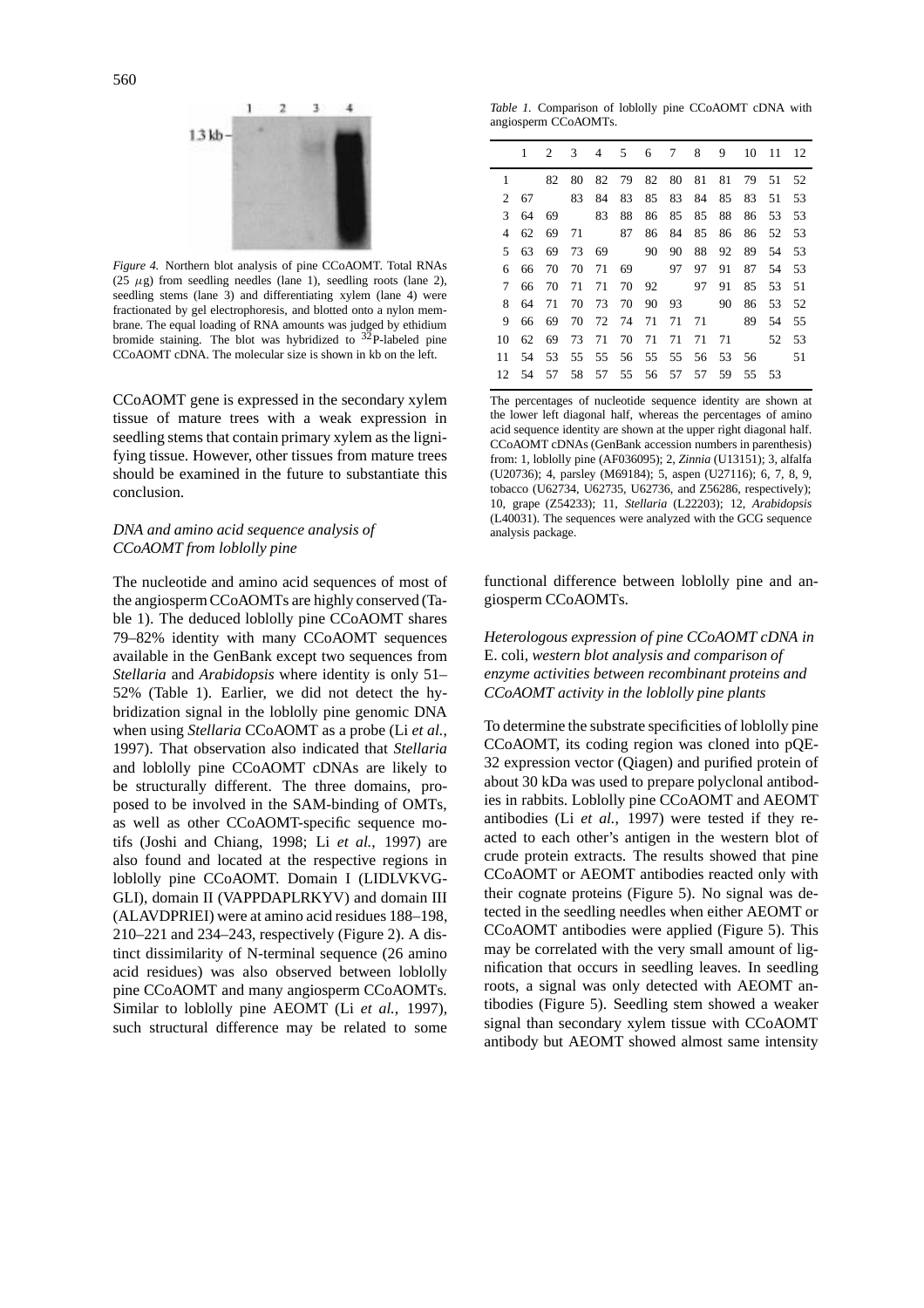

*Figure 5.* Western blot analysis using loblolly pine AEOMT(A) and CCoAOMT(B) antibodies. Lane 1, total proteins  $(5 \mu g)$  from *E. coli* expressing AEOMT cDNA; lane 2, total proteins  $(5 \mu g)$  from *E. coli* expressing pine CCoAOMT cDNA; lane 3, total proteins (15 *µ*g) from pine seedling needle extract; lane 4, total proteins (15 *µ*g) from seedling root extract; lane 5, total proteins  $(15 \mu g)$  from seedling stem extract; and lane 6, total proteins  $(15 \mu g)$  from differentiating xylem extract. The protein molecular weight is shown at the left in kDa.

of signal in both seedling stem and secondary xylem tissue. The CCoAOMT activity, therefore, appears to be closely associated with the lignification in the secondary xylem tissues of loblolly pine. It has not escaped our attention that there is some discrepancy between the strength of CCoAOMT mRNA signal and the amount of CCoAOMT protein in seedling stem and secondary xylem tissues in our northern and western blots, respectively. However, amounts of CCoAOMT mRNA and proteins can not be directly compared in such analyses since post-transcriptional regulatory events in loblolly pine plants could affect the outcome.

Table 2 shows the enzyme activities of pine CCoAOMT recombinant protein with four lignin precursor substrates, namely caffeoyl CoA, 5-hydroxyferuloyl CoA, caffeic acid, and 5-hydroxyferulic acid. The recombinant pine CCoAOMT exhibited a significant methylating activity with hydroxycinnamoyl CoA esters whereas the activities with hydroxycinnamic acids were insignificant. Moreover, 3.2 times higher catalytic efficiency for methylating caffeoyl CoA than for 5-hydroxyferuloyl CoA was observed. Similar results have also been reported for recombinant CCoAOMTs from many angiosperm species (e.g. Inoue *et al.*, 1998; Martz *et al.*, 1998). The high efficiency of converting caffeoyl CoA to feruloyl CoA by CCoAOMT is likely to drive the

metabolic flow of lignin precursors towards coniferyl alcohol-mediated G lignin biosynthesis in loblolly pine. The relative activities of crude proteins from secondary xylem of loblolly pine (Table 2) also indicate that in this tissue hydroxycinnamoyl CoA esters are methylated more efficiently than hydroxycinnamic acids. However, kinetic characterization of the CCoAOMT enzyme should be done to confirm these conclusions.

In loblolly pine, different organs of a seedling or mature tree synthesize different amounts of lignin. We examined if OMT activities from different tissues/organs also differ significantly. Table 2 shows the specific activities of various crude protein extracts for four lignin precursor substrates. Both seedling stem extract and differentiating secondary xylem extracts efficiently catalyzed the methylation of all four substrates tested, although much higher activities were observed in the differentiating secondary xylem than seedling stems. In agreement with this observation, western blots showed stronger AEOMT and CCoAOMT signal in secondary xylem than in seedling stems containing mainly primary xylem (Figure 5). No methylating activity was observed in the seedling needle extracts. In agreement with this, no western blot signal was detected in the seedling needles when either AEOMT or CCoAOMT antibodies were applied (Figure 5). In seedling roots, enzyme activities were detected only with hydroxycinnamic acids but not with hydroxycinnamoyl CoA esters. Consistently, western blot signal was only detected by AEOMT antibodies in seedling roots (Figure 5). Thus, enzyme activities and western blot analysis provided a similar picture of two OMTs involved in methylation of lignin precursors in various loblolly pine tissues. Both AEOMT and CCoAOMT enzymes appear to be closely associated with the lignification in the primary and secondary xylem tissues of loblolly pine stem and AEOMT seems to be mainly involved in root lignification. However, more detailed study is required to confirm the exclusive role of AEOMT in root xylem lignification.

COMT in angiosperms mainly catalyzes methylation at the hydroxycinnamic acid level and favors 5-hydroxyferulic acid as a substrate. It has long been believed that the preference of COMT with 5 hydroxyferulic acid as a substrate may be responsible for syringyl lignin synthesis (Bugos *et al.*, 1991; Higuchi, 1985). Thus, it is likely that CCoAOMT's preference for caffeoyl CoA in gymnosperms and angiosperms might serve as a kinetic force to drive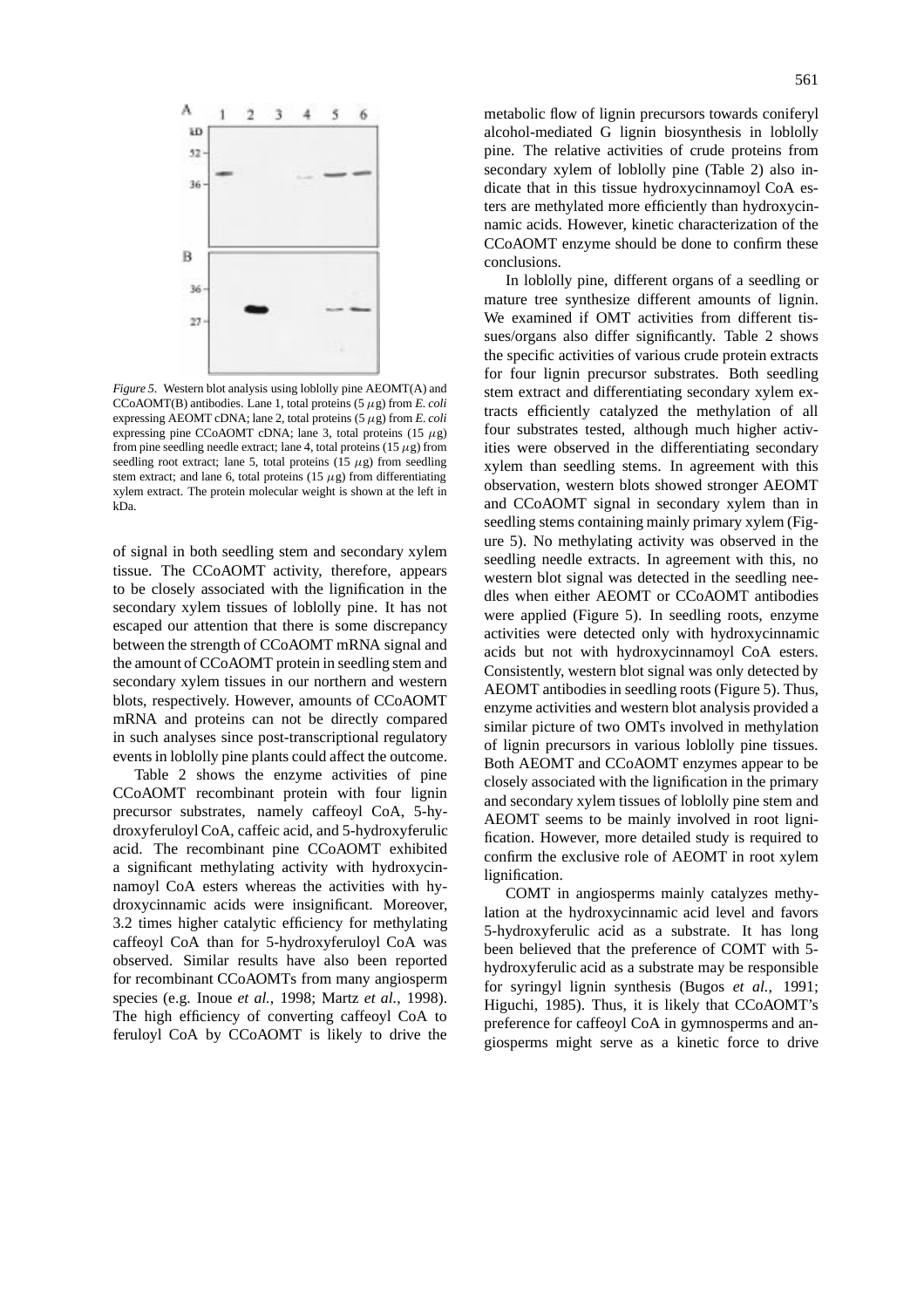*Table 2.* Substrate specificities of loblolly pine CCoAOMT in *E. coli* and crude extracts of various loblolly pine organs/tissues.

|             | E. coli recombinant<br><b>CCOAOMT</b> |                   | Loblolly pine<br>secondary xylem extracts |                    | Loblolly pine<br>seedling stem extracts |                    | Loblolly pine<br>seedling root extracts |                          | Loblolly pine<br>seedling needle extracts |                          |
|-------------|---------------------------------------|-------------------|-------------------------------------------|--------------------|-----------------------------------------|--------------------|-----------------------------------------|--------------------------|-------------------------------------------|--------------------------|
|             |                                       | sp. act. rel. act |                                           | sp. act. rel. act. |                                         | sp. act. rel. act. |                                         | sp. act. rel. act.       |                                           | sp. act. rel. act        |
| $C$ -Co $A$ | 6568                                  | 100               | 18250                                     | 100                | 1561                                    | 100                | ND.                                     | $\overline{\phantom{0}}$ | ND.                                       |                          |
| 5HF-CoA     | 2073                                  | 32                | 16008                                     | 88                 | 619                                     | 40                 | ND.                                     |                          | ND.                                       | $\overline{\phantom{a}}$ |
| <b>CA</b>   | 361                                   |                   | 10907                                     | 60                 | 620                                     | 40                 | 388                                     | $\overline{\phantom{0}}$ | ND.                                       | $\overline{\phantom{a}}$ |
| 5HFA        | 542                                   | 8                 | 9839                                      | 54                 | 540                                     | 35                 | 513                                     |                          | ND.                                       | $\overline{\phantom{0}}$ |

C-CoA, caffeoyl-CoA; 5HF-CoA, 5-hydroxyferuloyl-CoA; CA, caffeic acid; 5HFA, 5-hydroxyferulic acid; ND, not detected; sp. act., specific activity expressed in pmol min<sup>-1</sup> g<sup>-1</sup>; rel. act, relative activity (in %). The sp Specific activity with caffeoyl-CoA was taken as 100 to calculate relative activities with other substrates.

| 1    | AAACTACGTA ATTTACTTAA TTCAAATATT ATAAACTTTT CAAAAATAAT |  |                                                        |
|------|--------------------------------------------------------|--|--------------------------------------------------------|
| 51   | CGCGGGAAAT GAAATAAAAT AAAATAAAAT AAAATAAAAT TAAATTAAAT |  |                                                        |
| 101  | TAAATCAAAT CACCTAAAAT CACAACCTCG CTGTAATAAA ATATAAATAA |  |                                                        |
| 151  | ATAAAAAACT AACTAACTAA AACAAACTAA AACTTATAAC TTAGATGTGG |  |                                                        |
| 201  | CCCCAAAAAA GAAAGAAAGA AGGAAGCACA GTTCCCTTCT CTGGTGAAAT |  |                                                        |
| 251  | AAATGCAGCA TGTTGATAAT ATGCGCAGAT AAGCCTTGTT GGTTCCAAAA |  |                                                        |
| 301  | TATTATATTC CGTAGCTTGA GGTTATGAAT CGTGATAAAA CGTGAATTCA |  |                                                        |
| 351  | ACTTTGGCAT AAACCAAACT CAACTACGGT AATGCGGTTG GTGTCGGAAT |  |                                                        |
| 401  | CCAACAACTT CCAGGAAAAT GCGTGACACC ATGATTGATT GAGCCGACAC |  |                                                        |
| 451  | CGTCCACCCT GGTCACTTTC CGGGGTTGGT AAAGAGTAGG TGGCTTAGAT |  |                                                        |
| 501  | CGTTAACACT AGCGATTAGG TTTAGCGGGA CCTGTTCAAA AGGAAATTGG |  |                                                        |
| 551  | GTAAGAGGTC GCGAGTTCGA GCTCGATTGG ATGGAGTCCC GTGGTCAAAC |  |                                                        |
| 601  | TGACAGCGAC TGACACACAG CACATGAAAT TAGCAAGGGA TTGGGATGAT |  |                                                        |
| 651  | TTCGATAGGA CTGTCGATCA GAACGAGAAG TTCAAGCAAA GTTTTGATGG |  |                                                        |
| 701  |                                                        |  | TCAAAACAGT AAGGCAACGC CAACCTACCA ACTCCCAATG GGCCCTCCCA |
| 751  |                                                        |  | GGAGCCCTAG TCATCCCCAC TATCTCATCT TCGTATAAAG ATCTGCCCAC |
| 801  | CTTCTGCTAT TCCTCCACAC AATTCGTCTT CGGCATTTTT CTTTTTGAGG |  |                                                        |
| 851  | CAACCTACAT TCATTGAATC CCAGGATTTC TTCTTGTCCA AGCAGGTAAT |  |                                                        |
| 901  | TACTCACACA ATGGCATTTT GAGATTCAGG GCTTTGGTTT ACCTTAGATC |  |                                                        |
| 951  | GTTGGATAAT TTGGGTAATT GGACCTTTAA TGCAAGATCT GGGTTTCAGA |  |                                                        |
| 1001 | CCCGTTGGGG AATGCCTGGT AATATTGGGG CTTTTCTGTT TTTTTTTCCC |  |                                                        |
| 1051 |                                                        |  | AGCTGGTATT TAGATCTGTT TTCAACTGTT TTGCAGGTTT AACGAAATGG |
| 1101 | CAAGCACAAG TGTTGCTGCA GCAGAGGTGA AG                    |  |                                                        |

*Figure 6.* DNA sequence of the loblolly pine CCoAOMT promoter region. AC-rich elements are italicized and underlined, CCAAT box is bold and underlined, TATA box is bold, putative transcription start site is indicated by a vertical line and an arrow, 5' intron is underlined and first ATG is indicated with shadowed outline.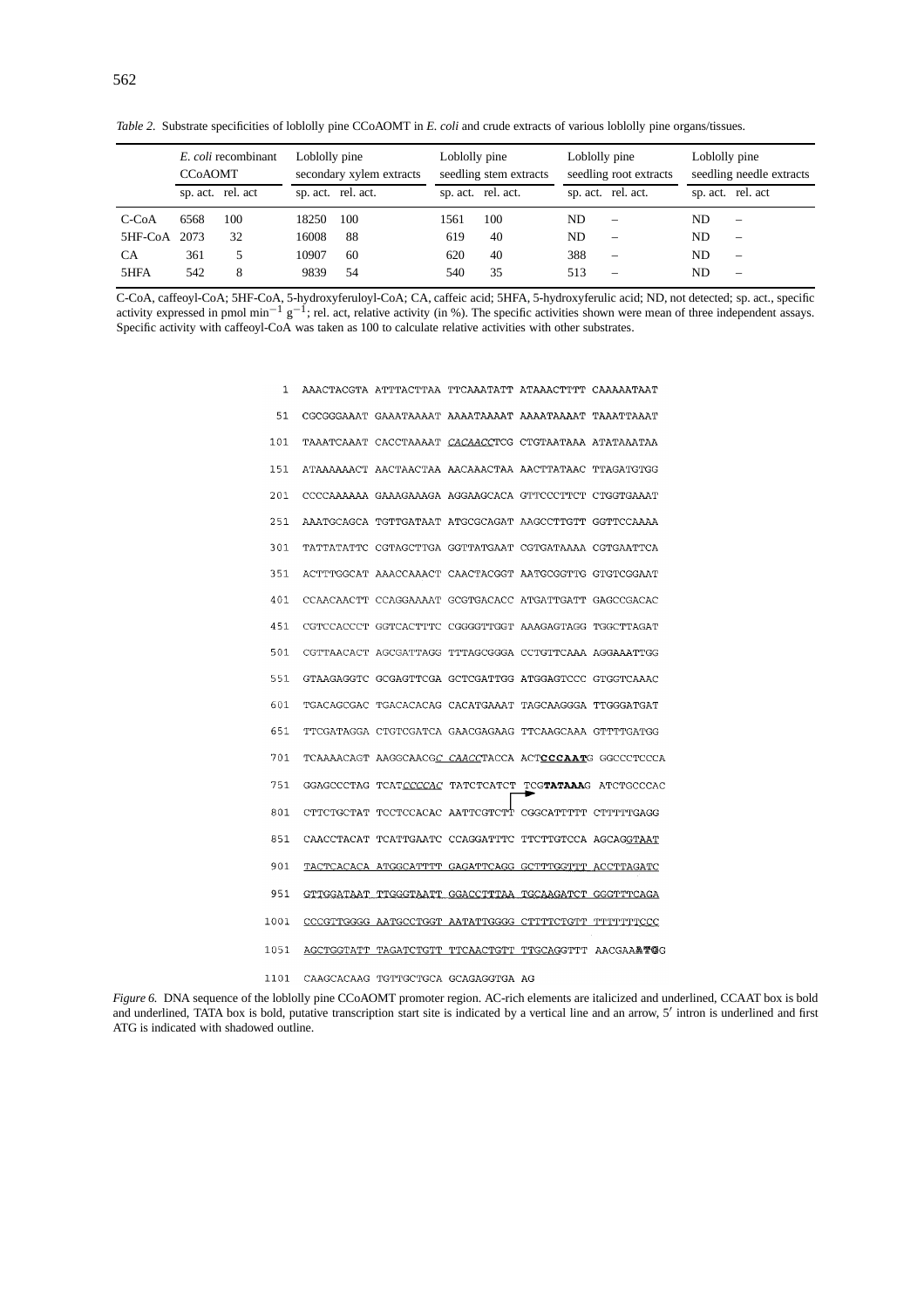lignin biosynthesis pathway towards G lignin deposition. AEOMT is likely to provide lignin intermediates through both ester and acid pathways in loblolly pine (Figure 1). Although recombinant AEOMT is capable of efficient methylation of 5-hydroxyferulic acid and 5-hydroxyferuloyl CoA ester and recombinant CCoAOMT is capable of efficient methylation of 5 hydroxyferuloyl CoA ester, these substrates are not likely to be present in gymnosperms due to the absence of F5H enzyme (Higuchi, 1985). Thus both AEOMT and CCoAOMT are capable of methylating the syringyl lignin-specific substrates and there is no need to transfer these genes from angiosperms to gymnosperms to activate the S lignin biosynthesis pathway in gymnosperms as proposed earlier (Bugos *et al.*, 1991).

# *Isolation of the promoter region of pine CCoAOMT gene and expression of promoter-GUS fusion in transgenic tobacco*

About 1.1 kb 5'-flanking region upstream of the first ATG of CCoAOMT gene from loblolly pine was isolated using the Universal GenomeWalker (ClonTech) procedure (Figure 6; GenBank accession number AF098159). We compared the DNA sequence (75 bp) of the 5'-untranslated region from the CCoAOMT cDNA with the corresponding region immediately upstream of the ATG from the genomic CCoAOMT clone. To our surprise, the presence of a 191 bp intron situated 10 bp upstream of ATG was identified (Figure 6). The remaining  $65$  bp from the  $5'$ -untranslated region of the CCoAOMT cDNA were identical to the genomic region upstream of the putative  $5'$  intron except for one extra base in the genomic clone. Although the presence of a  $5'$  intron is also observed in a few other plants (Kloesgen *et al.*, 1986; Christensen *et al.*, 1992), and such introns are important in gene regulation of some monocot genes (McElroy *et al.*, 1990), this is the first observation of a  $5'$  intron in any phenylpropanoid pathway-related genes in plants. Processing of loblolly pine CCoAOMT pre-mRNA might involve an additional step of intron splicing and this may be important in the regulation of CCoAOMT gene expression in gymnosperms. The 829 bp region of the genomic clone upstream of the  $5'$  end of the cDNA region appears to be the promoter region of this singlecopy CCoAOMT gene. It showed the presence of a typical TATA box (Joshi, 1987b) at the −40 position, CCAAT box-like sequence at the −90 position from the 5' end of the cDNA region and some AC-rich reg-



*Figure 7.* GUS enzyme activity in various internodes of transgenic tobacco plants that were transformed with loblolly pine CCoAOMT promoter-GUS construct. Each experiment was repeated at least three times. The GUS activity was determined with 4-methylumbelliferone glucuronide (MUG) as a substrate.

ulatory elements that occur in several phenylpropanoid genes of plants (Seguin *et al.*, 1997).

To examine if this CCoAOMT promoter region does confer the tissue-specific expression, a total of 895 bp upstream of the  $5'$  intron (829 bp promoter and 66 bp from 5'-untranslated leader) was fused to GUS gene in pBI101 plasmid (ClonTech). This construct was transferred into tobacco plants by *Agrobacterium*mediated transformation. The GUS activity measurements from various internodes of transgenic tobacco plants with 10 internodes are shown in Figure 7. The highest GUS activity was observed in internodes 3–6 from the top. A minimum activity was noted in the top two and bottom two internodes of transgenic tobacco plants. Histochemical staining for GUS activity also showed intense blue color localized specifically to the secondary xylem of internodes numbers 3–6 (Figure 8A). No staining was observed in internodes 2 and 10 and a weak expression was observed in internode 8. These histochemical observations are in agreement with the GUS activity measurements which indicate that this CCoAOMT promoter is mainly active in developing secondary xylem tissues (Figure 7). Moreover, the presence of GUS was observed to be localized to the ray parenchyma cells of secondary xylem tissues in transgenic tobacco plants (Figure 8B). The importance of ray parenchyma cells as lignin precursor provider to adjacent lignifying xylem elements has been discussed earlier by Feuillet *et al.* (1995).

UV autofluorescence for lignin showed the presence of lignin deposition in phloem fibers as well as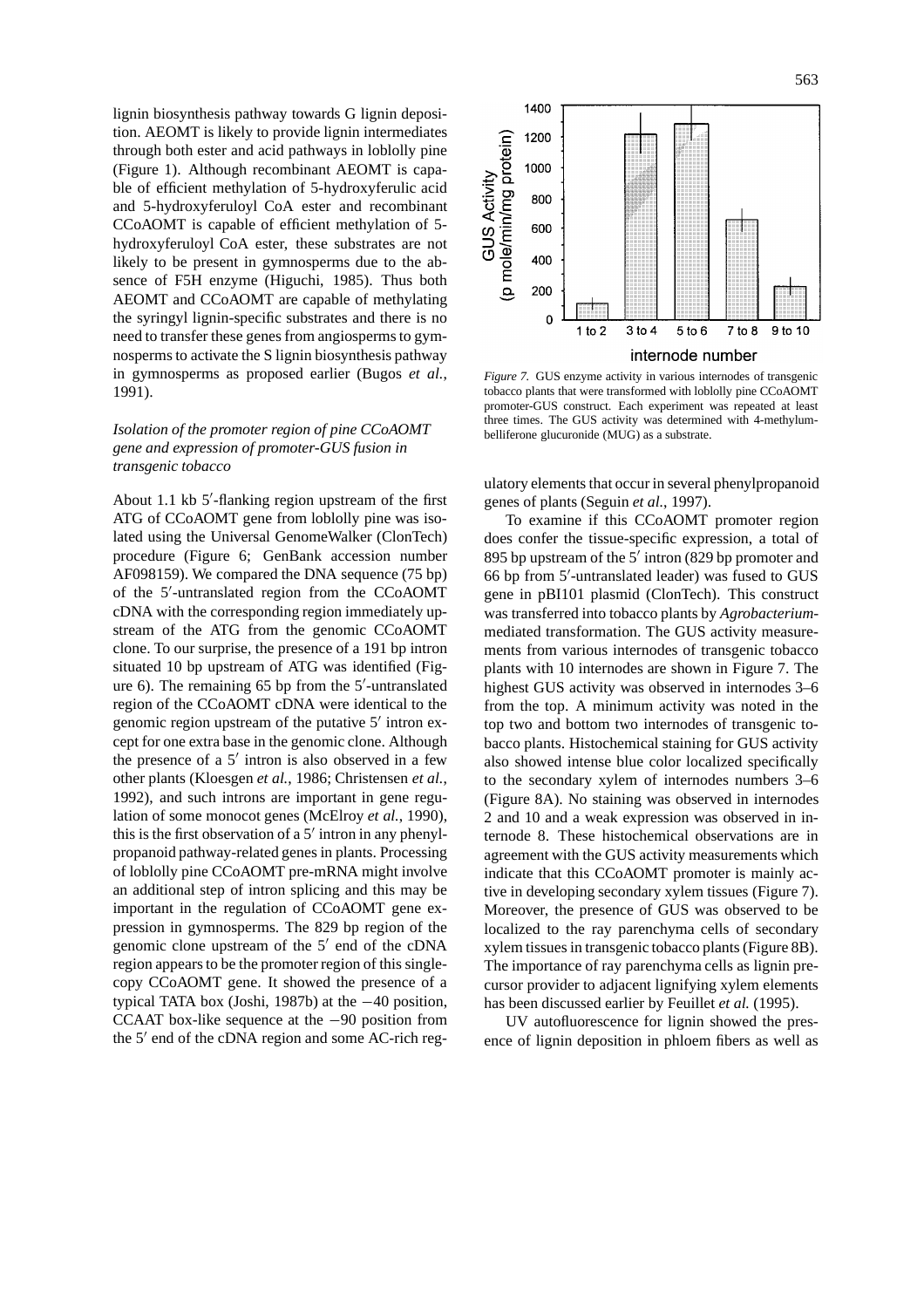

*Figure 8.* Loblolly pine CCoAOMT promoter-GUS fusion analysis. A. Histochemical localization of GUS activity in various internodes (2–10 as indicated by number) of transgenic tobacco plants that were transformed with loblolly pine CCoAOMT promoter-GUS construct. Note the intense GUS staining in the secondary xylem of internodes 4 and 6. B. Comparison of the CCoAOMT promoter-GUS fusion expression in different lignifying tissues (phloem fibers and xylem) at the 4th internode in a transgenic tobacco plant that was transformed with loblolly pine CCoAOMT promoter-GUS construct. Phloem fibers exhibiting lignin autofluorescence by the UV excitation at 365 nm in the top panel do not show any GUS staining in the bottom panel. Also note the presence of GUS staining in the secondary xylem ray parenchyma in the bottom panel that shows lignin autofluorescence in the top panel.

xylem tissue of tobacco plants but no GUS staining was observed in phloem fibers in any of the transgenic tobacco plants (Figure 8B). Previously, tissueprint hybridization studies localized the predominant presence of CCoAOMT mRNA signal in young differentiating xylem as well as in phloem fibers and xylem cells of old internodes (Ye and Varner, 1995). Using the same technique, alfalfa CCoAOMT transcripts were recently localized to xylem tissue from second internode but not the phloem tissues (Inoue *et al.*, 1998). In contrast, in the third and fifth internodes from alfalfa plants CCoAOMT transcripts were detected in both xylem and phloem (Inoue *et al.*, 1998). Our results with loblolly pine CCoAOMT promoter-GUS fusion indicate the secondary xylemspecific expression of loblolly pine CCoAOMT gene. This is the first demonstration of CCoAOMT promoter activities in any plant species. Moreover, no GUS staining was observed in transgenic tobacco leaf or petiole (Figure 8) and flower tissues transformed with loblolly pine CCoAOMT promoter-GUS fusion (data not shown). Taken all these results together, it can be concluded that the loblolly pine CCoAOMT promoter is mainly expressed in the secondary xylem tissue. It must be, however, noted that, although our results concerning secondary xylem-specific expression in transgenic tobacco are in good agreement with the possible role of CCoAOMT in lignin biosynthesis of loblolly pine, it is difficult to compare the wood anatomy of a perennial gymnosperm with the herbaceous angiosperm and it is possible that the pattern of expression of a promoter from a gymnosperm in an angiosperm species does not fully reflect the pattern of expression of the corresponding gene in homologous system. Further *in situ* hybridization studies are required to confirm these results.

In loblolly pine, CCoAOMT is most probably a single-copy gene. The northern blot analysis indicated that massive amounts of CCoAOMT transcripts in loblolly pine are present in the mature stem tissue containing differentiating secondary xylem as compared to seedling stem tissue containing mainly the primary xylem. Moreover, western blot analysis with CCoAOMT antibody and CCoAOMT enzyme assays from different plant organs/tissue also corroborated the same observation. The CCoAOMT promoter-GUS fusion in transgenic tobacco plants further supports the same conclusion. These data suggest